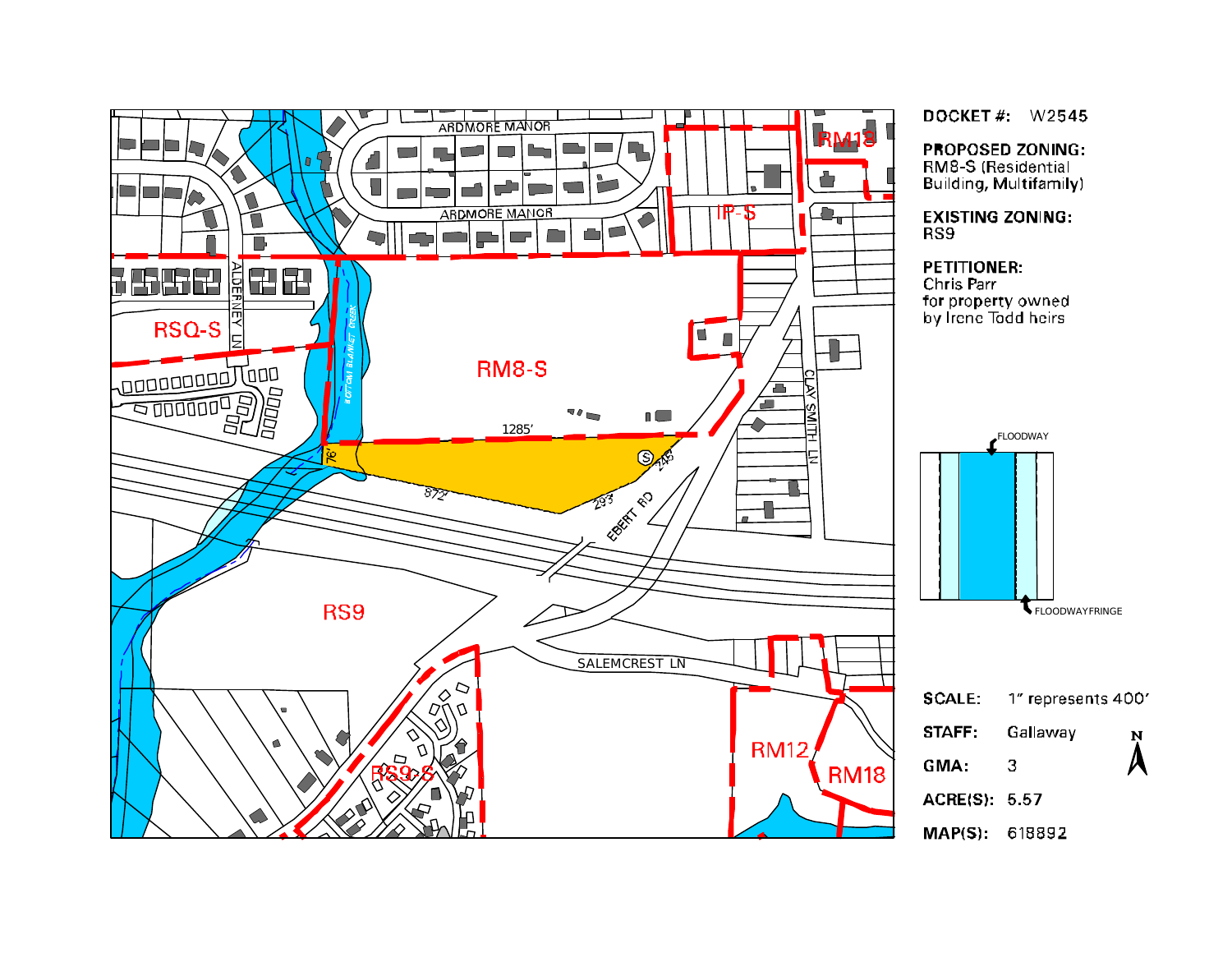#### May 20, 2002

Chris Parr Construction, Inc. for property owned by Irene K. Todd heirs PO Box 4253 Greensboro, NC 27404

RE: ZONING MAP AMENDMENT W-2545

Dear Mr. Parr:

The attached report of the Planning Board to the Board of Aldermen is sent to you at the request of the Aldermen. You will be notified by the City Secretary's Office of the date on which the Aldermen will hear this petition.

Sincerely,

A. Paul Norby, AICP Director of Planning

pc: City Secretary's Office, P.O. Box 2511, Winston-Salem, NC 27102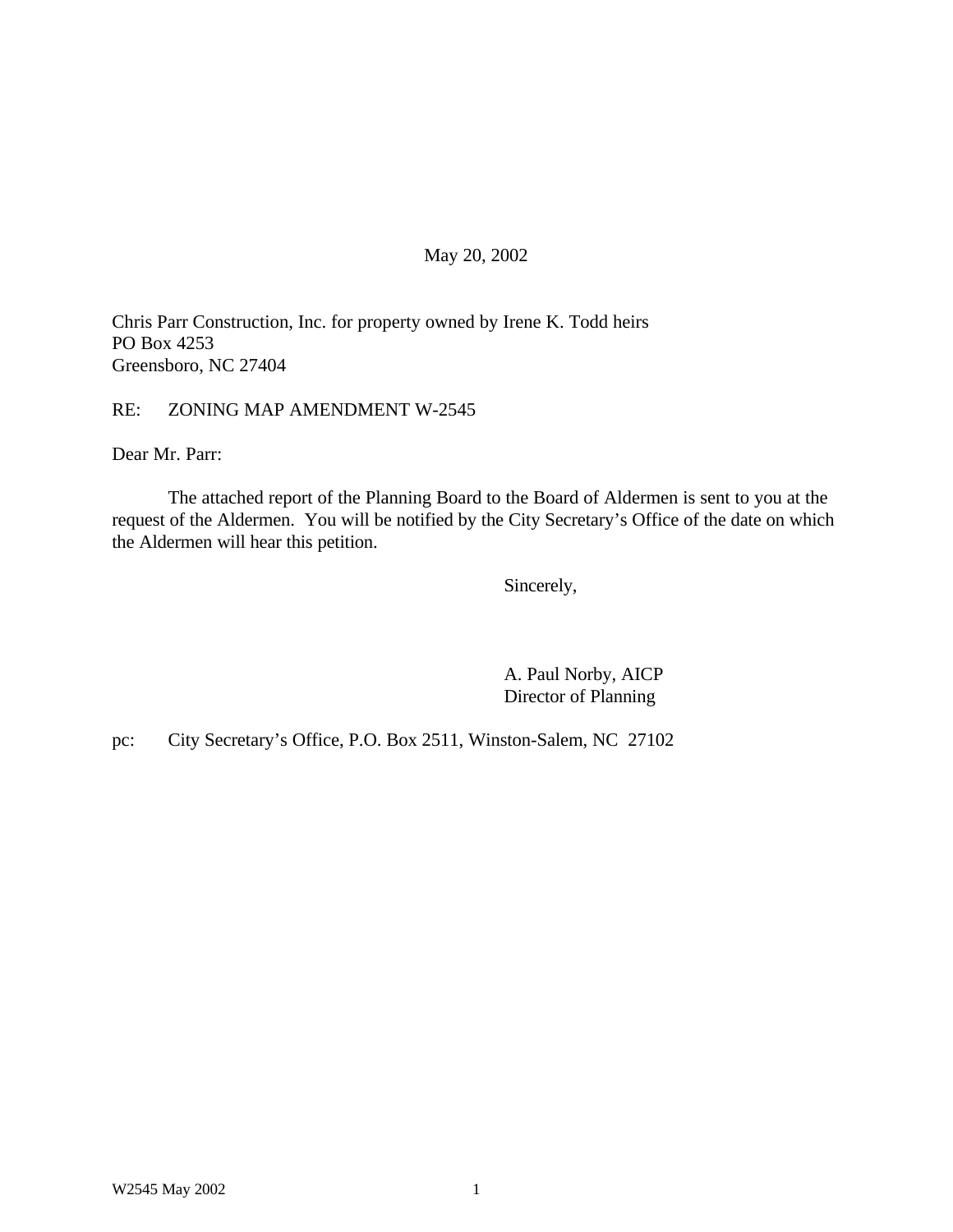### **ACTION REQUEST FORM**

**DATE**: May 20, 2002 **TO**: The Honorable Mayor and Board of Aldermen **FROM**: A. Paul Norby, AICP, Director of Planning

### **BOARD ACTION REQUEST**:

Request for Public Hearing on Zoning Petition of Chris Parr Construction, Inc. for property owned by Irene K. Todd heirs

#### **SUMMARY OF INFORMATION**:

Zoning Map Amendment of Chris Parr Construction, Inc. from RS-9 to RM-8-S (Residential Building Multifamily): property is located at Ebert Road and I-40, Winston-Salem, NC. (Zoning Docket W-2545)

#### **PLANNING BOARD ACTION**:

| <b>MOTION ON PETITION: APPROVAL</b> |                                         |
|-------------------------------------|-----------------------------------------|
| FOR:                                | AVANT, BOST, CLARK, DOYLE, FOLAN, KING, |
|                                     | NORWOOD, POWELL                         |
| <b>AGAINST:</b>                     | <b>NONE</b>                             |
| <b>SITE PLAN ACTION:</b>            | <b>CONFORMS</b>                         |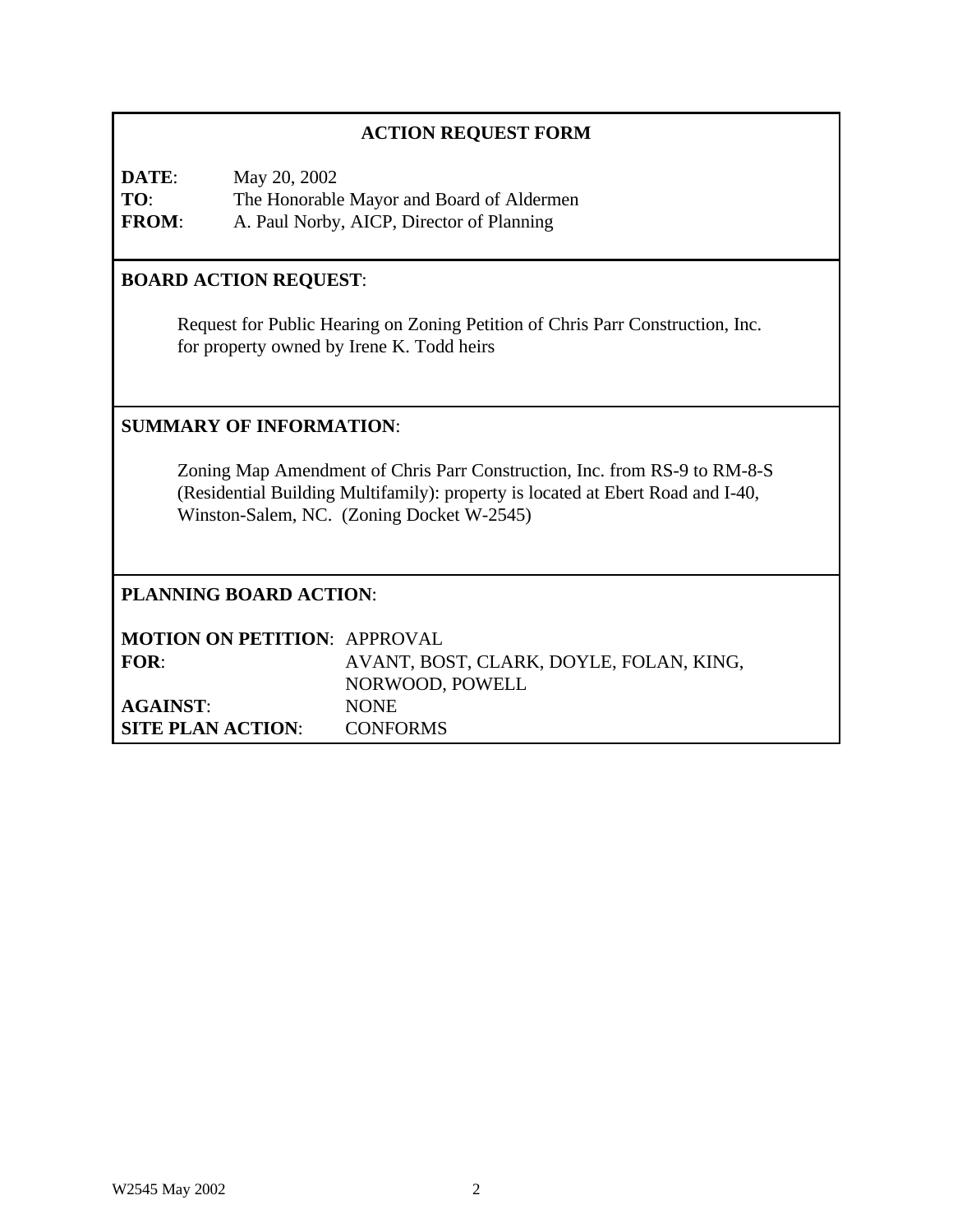#### CITY ORDINANCE - SPECIAL USE

Zoning Petition of Chris Parr Construction, Inc. for property owned by Irene K. Todd heirs , Docket W-2545

AN ORDINANCE AMENDING THE WINSTON-SALEM CITY ZONING ORDINANCE AND THE OFFICIAL ZONING MAP OF THE CITY OF WINSTON-SALEM, N.C.

\_\_\_\_\_\_\_\_\_\_\_\_\_\_\_\_\_\_\_\_\_\_\_\_\_\_\_\_\_\_\_\_\_

BE IT ORDAINED by the Board of Aldermen of the City of Winston-Salem as follows: Section 1. The Winston-Salem City Zoning Ordinance and the Official Zoning Map of the City of Winston-Salem, N.C. are hereby amended by changing from RS-9 to RM-8-S (Residential Building, Multifamily) the zoning classification of the following described property:

Tax Block 3997, Tax Lot 8J

Section 2. This Ordinance is adopted after approval of the site plan entitled Chris Parr

Construction, Inc. for property owned by Irene K. Todd heirs and identified as Attachment "A" of the Special Use District Permit issued by the Board of Aldermen the \_\_\_\_\_\_\_ day of

\_\_\_\_\_\_\_\_\_\_\_\_\_\_\_\_\_\_, to Chris Parr Construction, Inc. for property owned by Irene K. Todd heirs

Section 3. The Board of Aldermen hereby directs the issuance of a Special Use District Permit pursuant to the Zoning Ordinance of the *Unified Development Ordinances* for a development to be known as Chris Parr Construction, Inc. for property owned by Irene K. Todd heirs . Said Special Use District Permit and site plan with associated documents are attached hereto and incorporated herein.

Section 4. This Ordinance shall be effective from and after its adoption.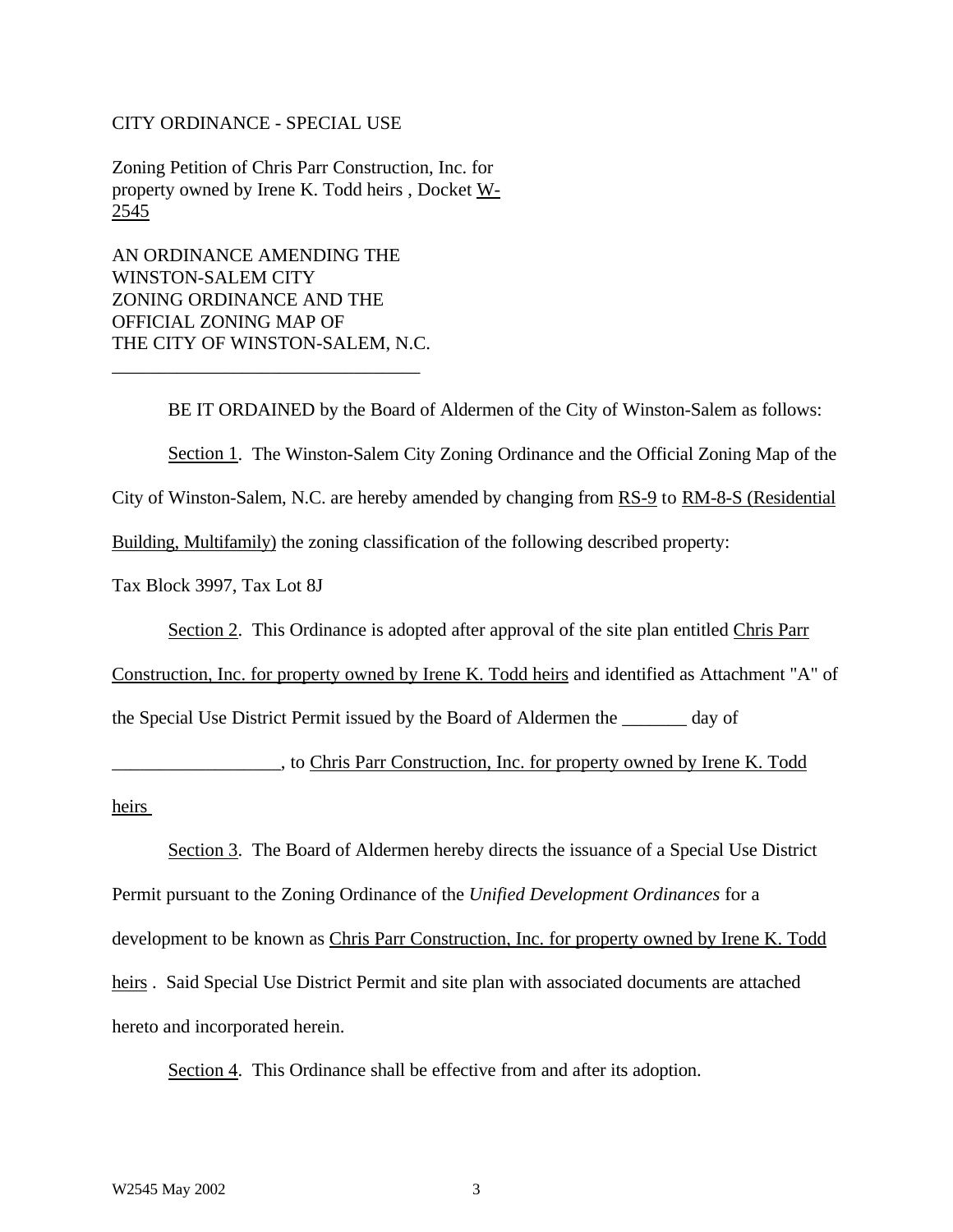#### CITY - SPECIAL USE DISTRICT PERMIT

#### SPECIAL USE DISTRICT PERMIT

Issued by the Board of Aldermen

of the City of Winston-Salem

The Board of Aldermen of the City of Winston-Salem issues a Special Use District Permit

for the site shown on the site plan map included in this zoning petition of Chris Parr Construction,

Inc. for property owned by Irene K. Todd heirs , (Zoning Docket W-2545). The site shall be

developed in accordance with the plan approved by the Board and bearing the inscription:

"Attachment A, Special Use District Permit for RM-8-S (Residential Building Multi Family),

approved by the Winston-Salem Board of Aldermen the \_\_\_\_\_\_ day of

 $20$  and signed, provided the property is developed in accordance

with requirements of the RM-8-S zoning district of the Zoning Ordinance of the *Unified*

*Development Ordinances*, the Erosion Control Ordinance, and other applicable laws, and the

following additional conditions be met:

### PRIOR TO THE ISSUANCE OF GRADING PERMITS

- a. Limits of grading along the stream defining the western edge of the property shall be flagged in the field and cordoned off.
- b. Developer shall have a storm water management study submitted for review by the Public Works Department of the City of Winston-Salem.

### PRIOR TO THE ISSUANCE OF BUILDING PERMITS

a. Developer shall dedicate a forty (40) foot wide greenway easement to the City of Winston-Salem along Salem Creek. Planning staff shall approve the location of said greenway easement. Greenway easement shall be recorded on final plat.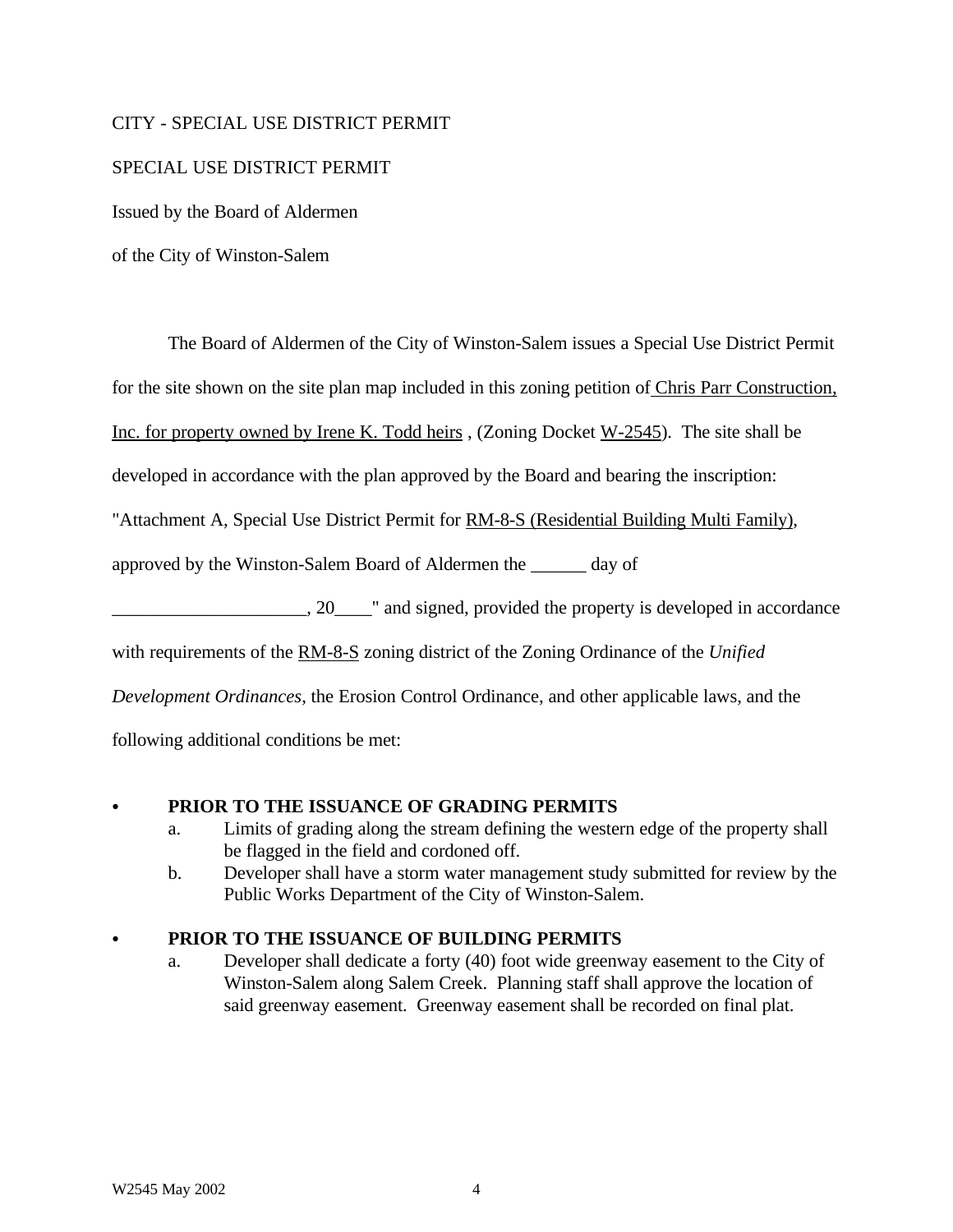#### **DRAFT ZONING STAFF REPORT**

| <b>DOCKET</b> # $W-2545$ |                                              |
|--------------------------|----------------------------------------------|
| <b>STAFF:</b>            | Suzy Gallaway                                |
|                          | Petitioner(s): Chris Parr Construction, Inc. |
|                          | Ownership: Irene K. Todd heirs               |

#### **REQUEST**

From: RS-9 Residential Single Family District; minimum lot size 9,000 sf To: RM-8-S Residential Multifamily District; maximum density 8 units/acre (Residential Building, Multifamily)

Both general and special use district zoning were discussed with the applicant(s) who decided to pursue the zoning as requested.

Acreage: 5.57 acres

#### **LOCATION**

Street: West side of Ebert Road north of I-40. Jurisdiction: City of Winston-Salem. Ward: South.

#### **SITE PLAN**

Proposed Use: Residential Building, Multifamily. Building Height: Two story; 45 feet maximum height. Density: 5.75 dwelling units per acre. Parking: Required: 54; proposed: 54. Vehicular Use Landscaping Standards Requirements: UDO Standards apply.

#### **PROPERTY SITE/IMMEDIATE AREA**

Existing Structures on Site: Site is vacant. Adjacent Uses:

- North Property currently being developed as multifamily, zoned RM-8-S.
- East Single family homes across Ebert Road, zoned RS-9.
- South I-40 right-of-way; Vacant property further south, zoned RS-9.
- Northwest Single family cluster home development, zoned RS-9.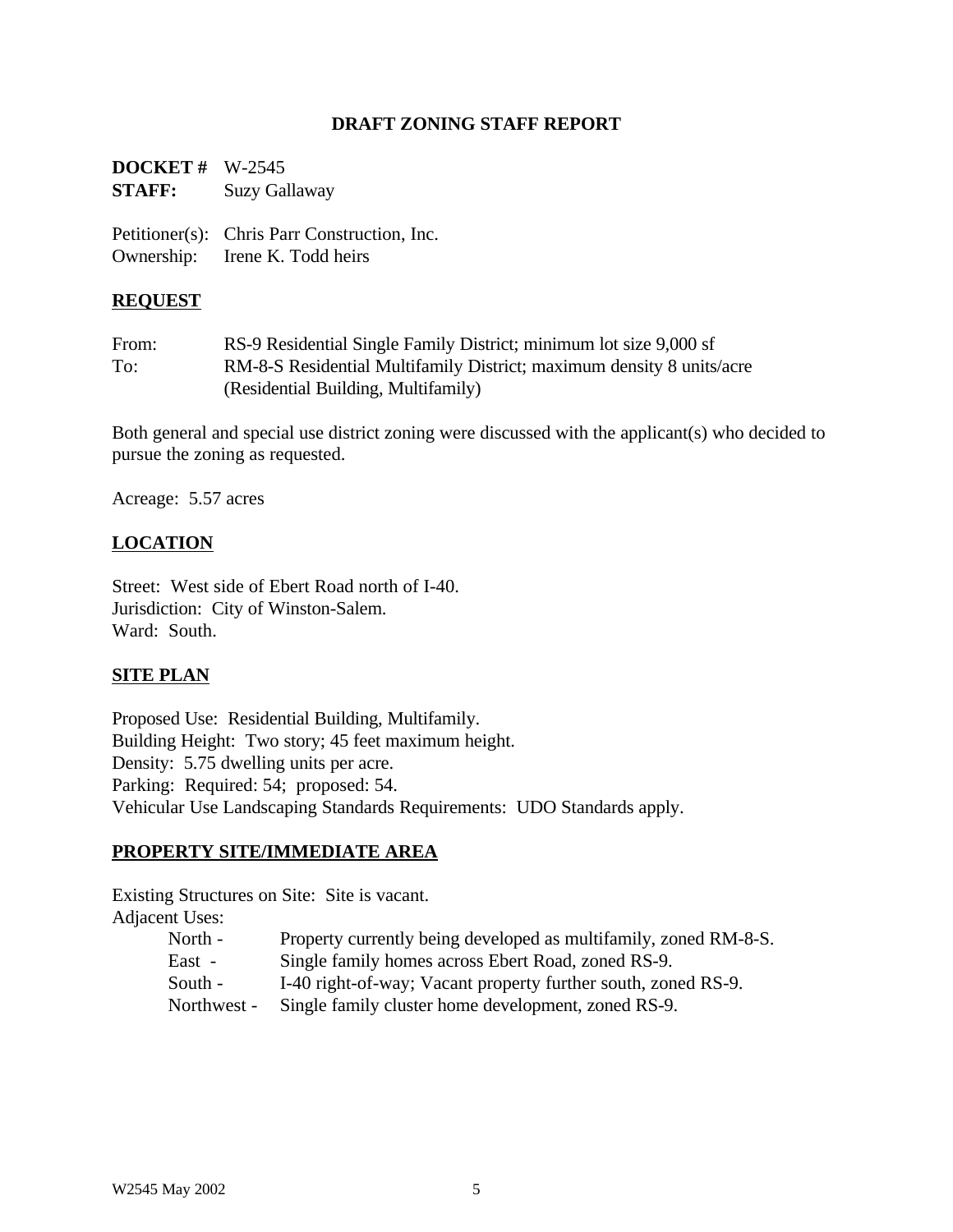#### **GENERAL AREA**

Character/Maintenance: Well-maintained mixture of single and multifamily uses. Development Pace: Rapid.

#### **PHYSICAL FEATURES/ENVIRONMENTAL REVIEW**

Impact on Existing Features: Limited area of site would be cleared, majority left undisturbed. Topography: There is an approximate change in elevation on the subject property of 70' (from an

approximate elevation of 820' in the east to an approximate elevation of 750' in the west). Streams: Bottom Branch Creek

Vegetation/habitat: The subject property is currently wooded.

Floodplains: Yes - Bottom Branch Creek

Wetlands: There are some palustrine, scrub-shrub, broad-leafed deciduous, temporarily flooded wetlands on the western border of the subject property. All development and disturbance is well to the east of the wetlands (approximately 750').

Watershed: Site is not within the boundaries of a water supply watershed

#### **TRANSPORTATION**

Direct Access to Site: Ebert Road; Interstate 40. Street Classification: Ebert Road - major thoroughfare; Interstate 40 - freeway. Average Daily Traffic Count/Estimated Capacity at Level of Service D (Vehicles per Day): Ebert Road between Ebert Street and London Lane: N/C / 16,100 Interstate 40 between Hanes Mall Boulevard and Peters Creek Parkway: 69,000/95,900 Trip Generation/Existing Zoning: RS-9 5.57 x 43,560/9,000 = 26 units x 9.57 (SFR Trip Rate) = 248 Trips per Day Trip Generation/Proposed Zoning: RM-8-S 32 units x 6.59 (Apartment Trip Rate) = 210 Trips per Day Transit: Route 23 along Ebert Road and Ebert Street. Bike: Route 23, Idols Dam Connector, along Ebert Road.

#### **HISTORY**

Relevant Zoning Cases:

- 1. W-2520; RS-9 to RM-8-S (Residential Building, Multifamily); denied January 7, 2002; west side of Ebert Road south of I-40; 13.01 acres; Planning Board recommended approval and staff recommended denial.
- 2. W-2464; RS-9 to RM-8-S (Residential Building, Multifamily); approved May 24, 2001; west side of Ebert Road north of I-40 and south of Geneva Road; 20.75 acres; Planning Board and staff recommended approval.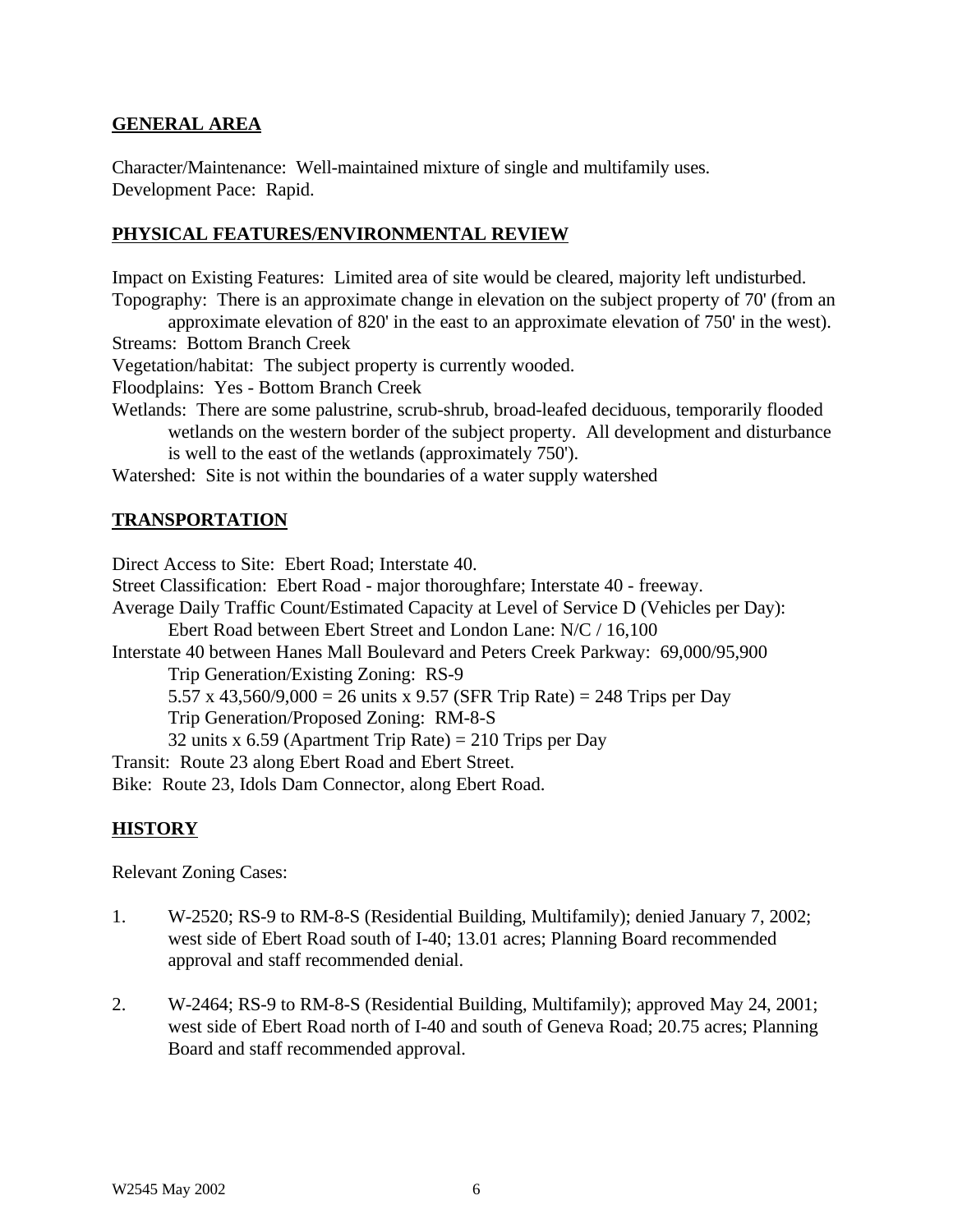3. W-2135; RS-9 to RM-12; approved March 3, 1997; north and south sides of Salem Crest Lane east of Ebert Road south of I-40; 5.83 acres; Planning Board and staff recommended approval.

#### **CONFORMITY TO PLANS**

GMP Area (*Legacy*): Suburban Neighborhoods (GMA 3).

- Relevant Comprehensive Plan Recommendation(s): *Legacy* considers Suburban Neighborhoods appropriate for future urban or suburban development. One of the goals of *Legacy* is to increase infill development within the Municipal Services Area where Suburban Neighborhoods are located in order to make the most efficient use of public investment in existing infrastructure. Infill development reduces pressure for development to sprawl into the rural areas of the County. Infill development should be designed to be compatible with surrounding development so that it strengthens existing neighborhoods.
- Area Plan/Development Guide: The site is not within the boundaries of a development guide or an area plan.

#### **GREENWAY/RECREATION/OPEN SPACE REVIEW**

Greenway Plan: *Greenway Plan for Winston-Salem and Forsyth County*. Greenway/Trail Name: Bottom Branch Creek Easement Requested: 40 feet. Side of Creek: East. Comments/Status of Trail: The *Greenway Plan* recommends that 40 foot easements be obtained along all creeks with identifiable floodplains. There are, however, no proposals at this time to build a trail along Bottom Branch Creek.

### **ANALYSIS**

The petitioner has requested to rezone 5.57 acres from RS-9 to RM-8-S (Residential Building, Multifamily). The proposed development consists of two, 16 unit, two story multifamily buildings. Totaling 32 units, the project density is at 5.75 units per acre. The petitioner is leaving much of the site undisturbed, and developing only a small portion. Care has been taken by limiting the number of units, to keep traffic generation below that which might otherwise be generated under the current RS-9 zoning; i.e., 210 trips per day versus 248 trips per day for RS-9.

The site which is located on the west side of Ebert Road is situated between I-40 to the south and a RM-8-S zoned multifamily development being constructed to the north. The area is generally characterized by a mixture of single family homes and multifamily developments. The site will access through the multifamily development to the north, rather than imposing an additional driveway cut onto Ebert Road.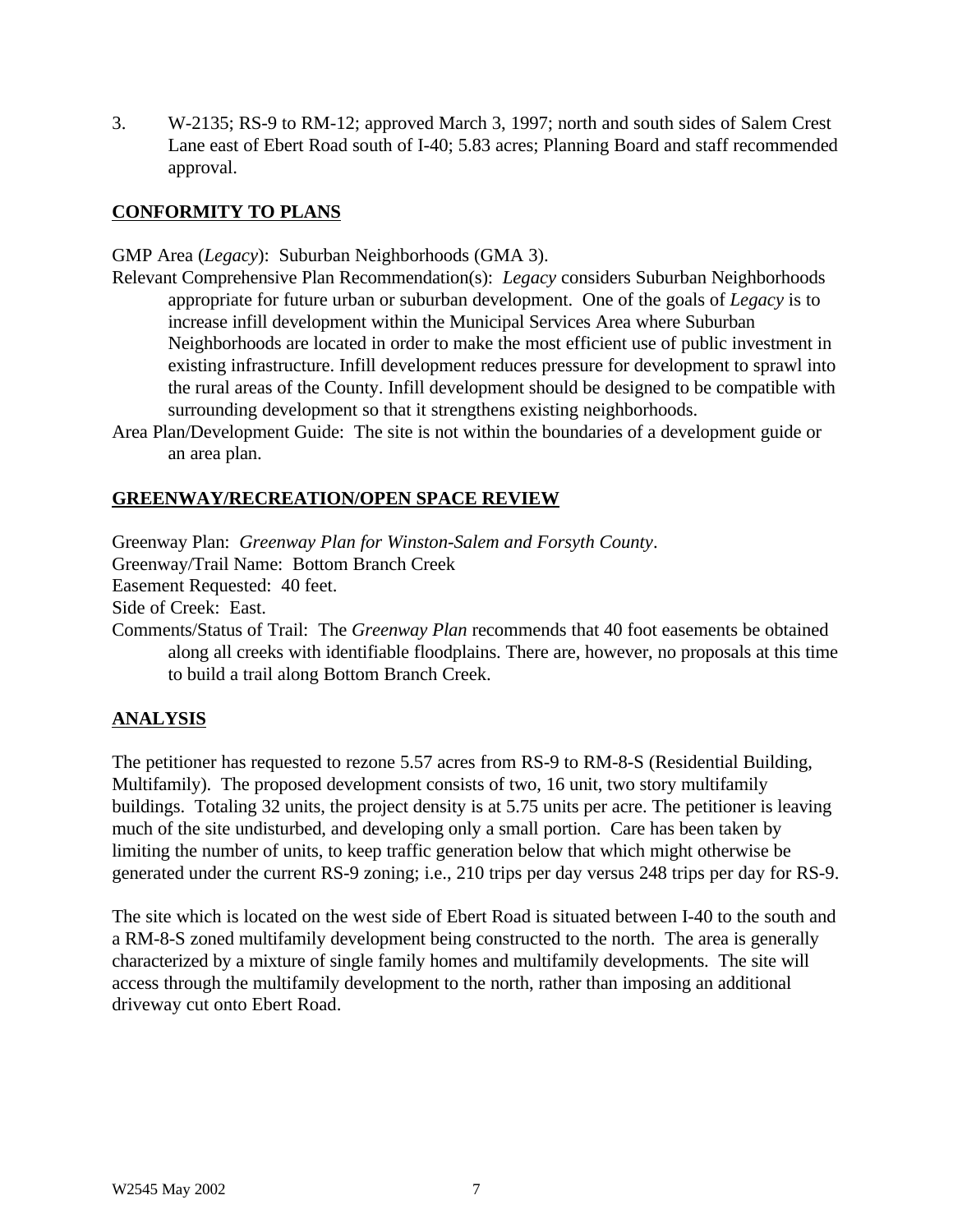Currently there are significant traffic problems on both Ebert Street and Ebert Road, onto which the proposed development would feed. Since there is no interchange with I-40 and Ebert Road, prospective residents of the development would most likely travel north to Silas Creek Parkway, thus adding to the existing traffic concerns. Traffic concerns have been addressed by keeping the traffic generation at numbers less than what the potential traffic volumes could be under the current RS-9 single family zoning.

Staff intentionally requested a private street connection to the site from the adjoining multifamily development to the north. The consolidation of access and the proposed low density make for a good use of this 5.57 acre tract. Staff is of the opinion that RM-8-S zoning would not be inconsistent with the surrounding uses and zoning.

## **FINDINGS**

- 1. Request is to rezone 5.57 acres from RS-9 to RM-8-S (Residential Building, Multifamily).
- 2. Proposed development consists of two 16 unit two-story multifamily buildings.
- 3. The project density is 5.75 units per acre.
- 4. Site plan leaves the majority of the site undisturbed.
- 5. Site will access through the multifamily development to the north.
- 6. Traffic concerns have been addressed by keeping the traffic generation at numbers less than what the potential traffic volumes could be under the current single family zoning.

# **STAFF RECOMMENDATION**

## Zoning: **APPROVAL**.

Site Plan: Staff certifies that **the site plan meets all code requirements**, and recommends the following conditions:

## PRIOR TO THE ISSUANCE OF GRADING PERMITS

- a. Limits of grading along the stream defining the western edge of the property shall be flagged in the field and cordoned off.
- b. Developer shall have a storm water management study submitted for review by the Public Works Department of the City of Winston-Salem.

# C **PRIOR TO THE ISSUANCE OF BUILDING PERMITS**

a. Developer shall dedicate a forty (40) foot wide greenway easement to the City of Winston-Salem along Salem Creek. Planning staff shall approve the location of said greenway easement. Greenway easement shall be recorded on final plat.

# **PUBLIC HEARING**